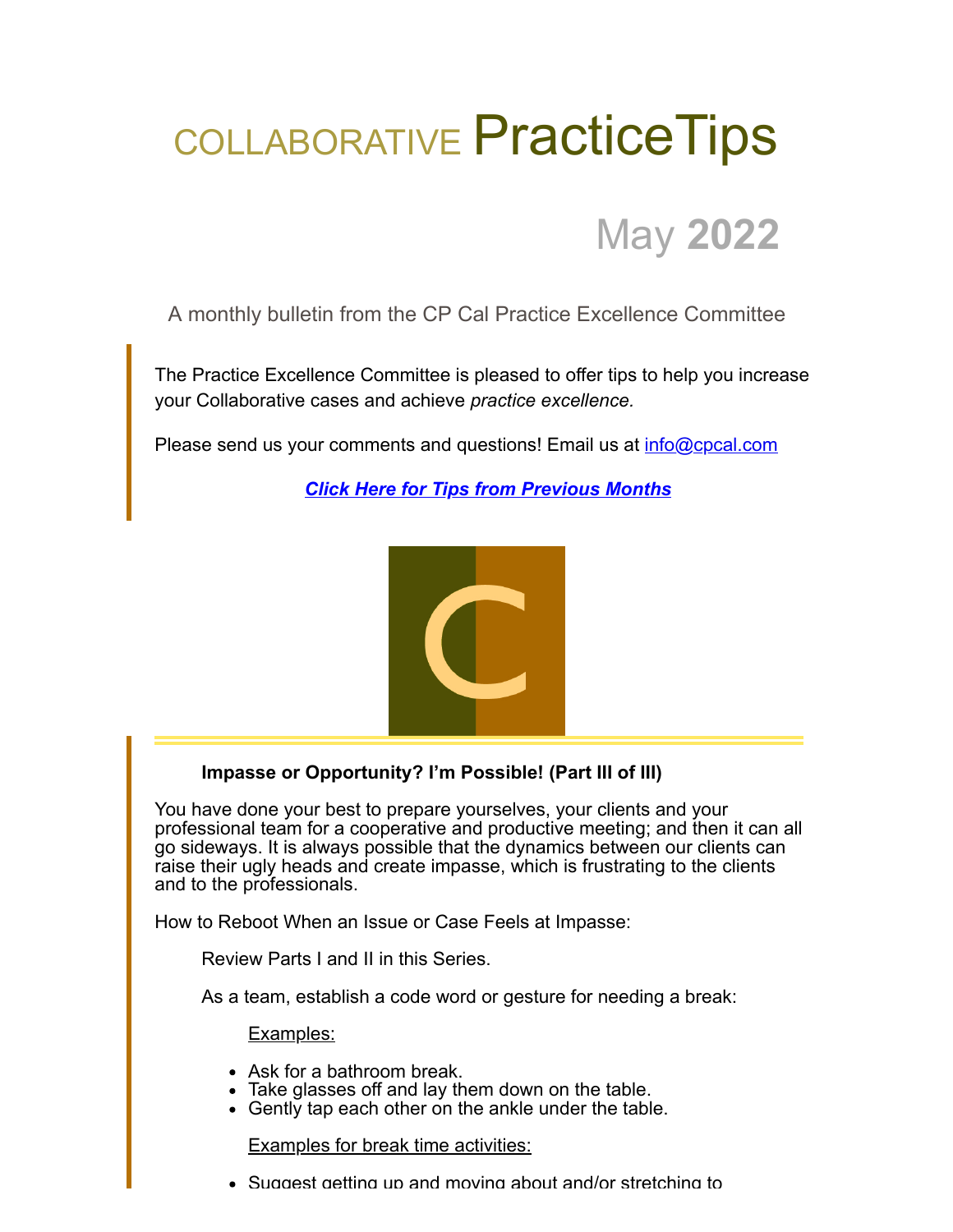Suggest getting up and moving about and/or stretching to reboot.

- Get a snack consider a walk to a local store or snack area.
- Talk a walk.
- Go to breakout rooms to diffuse the tension.

Options to flesh out impasse:

Evaluate the couple's dynamics that seem to be contributing to impasse.

Consider how the team might interrupt old patterns of interaction and redirect towards more positive and/or productive communication.

For in-person meetings, consider use of flip charts, whiteboard or ipad where you can write and draw with stylus to outline the issue(s), concerns and options.

For Zoom meetings use screen share in real time to outline the issue(s), concerns and options.

Together or separately, review the couple's BIGGER PICTURE, shared goals and/or values that have been established earlier in the case.

Write out some questions around what clients can do to meet their goals.

> Take notes and give action items to the clients after the meeting.

Consider breakout meetings and/or separate meetings between the client, attorney and coach to allow venting, calm tension, and creatively problem solve:

Review perspectives.

Identify underlying blocking issues.

Identify the client's interests, needs and values.

What is your client's perspective on what is important to her/his spouse?

Consider return to brainstorming and gathering more information.

Ask your client if there is any value in resolving an issue that is stalling progress (i.e. being done, saving money, moving on, having more time)?

Ask your client what happens if we can't resolve this today? Next week? Next month?

It is not uncommon for there to be challenges and delays during the divorce process and in reaching agreement. The key is to predict, prepare and plan for these difficulties. Developing strategies paves the way to changing your perspective and embracing "impasse" as an opportunity and not the end of the process. Disagreement only means there's still another solution that we have not yet found. Remember to think logically AND creatively by using our imaginations to re-imagine what is possible.